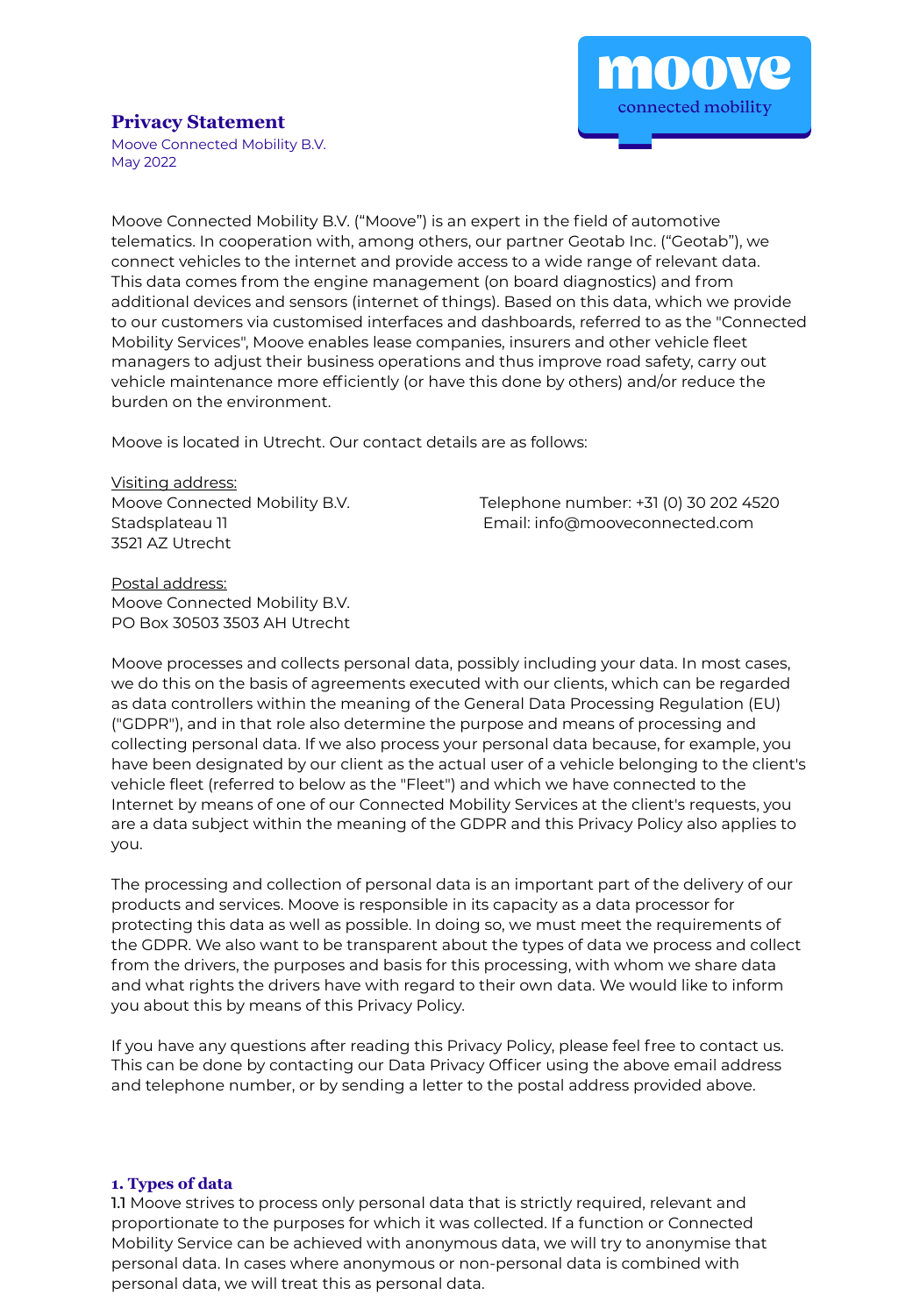1.2 Depending on the Connected Mobility Service provided by us to the client, we may process the following personal data of the driver provided by the client or (indirectly) by the driver of a vehicle:

- your contact details, such as name, address, residence, telephone number and email address;
- your age and sex;
- your driving licence details;
- details of your employment, profession and employer;
- the registration number, vehicle identification number and data related to the vehicle used by you, such as the date of purchase, mileage, data related to previous maintenance and damage, etc;
- location data of the vehicle generated by actions actively performed by you, such as navigation aids, searches entered into the navigation system, etc
- In addition, the vehicle being used by you automatically collects data that is not directly related personally to you. This data recorded by the vehicle or by a dongle installed in the vehicle for the purpose of the Connected Mobility Services is usually linked to the vehicle's registration number or vehicle identification number and can therefore be traced back to you and for this reason is considered to be personal data. The data recorded by the vehicle may include the following data:
- technical safety related data, such as information on the activation of airbags and belt tensioners, windows and doors that may or may not be closed, etc;
- technical data relating to engine status, control, braking, maintenance, remaining mileage and months for next service, etc;
- driving information such as speed, use of brake and accelerator pedals, direction of the vehicle, fuel consumption, how much fuel a vehicle still has, driving time, etc;
- location information, such as the actual position of the vehicle at that moment, determination of the zone in which the vehicle is located, geofencing, etc;
- ambient data, such as outdoor temperature; and
- all other data required for the execution of the agreement with the client and the improvement of vehicle-related information and (mobile) electronic communication services, including data that enables a connection to be made between the driver of a vehicle and the vehicle.

## **2. Purposes and legal grounds for the processing of data**

We process and collect the personal data first and foremost in order to execute the contractual agreement which we have concluded with our client and which is aimed at improving road safety, carrying out maintenance on vehicles more efficiently and/or reducing the burden on the environment. It is also possible that legal obligations may require us to retain your personal data. In the context of our business operations, the data recorded by the vehicle can also be used by us to offer new or current mobility services to the client, for the improvement and/or further development of the current or future services provided to the client and for other functionalities that may be relevant to the client, for analysis purposes and/or for research purposes.

We also assume when collecting and processing your personal data that our client (i) has sufficiently ascertained your interests, (ii) has properly balanced these interests of yours, and his own - legitimate - interests in the collection and processing of relevant personal data, and (iii) has been able to make the reasoned decision that he has a legitimate interest in the processing of your data on these grounds or for these purposes. You can also restrict the collection and processing of your personal data at any time by making use of the rights assigned to you by the GDPR.

## **3. Storage and retention period of personal data**

3.1 We will not keep your personal data for any longer than is necessary in light of the reason(s) for which it was first collected.

3.2 We only retain your personal data for as long as and to the extent that we need it to be able to fulfil the agreement with our client, for our business operations, for the time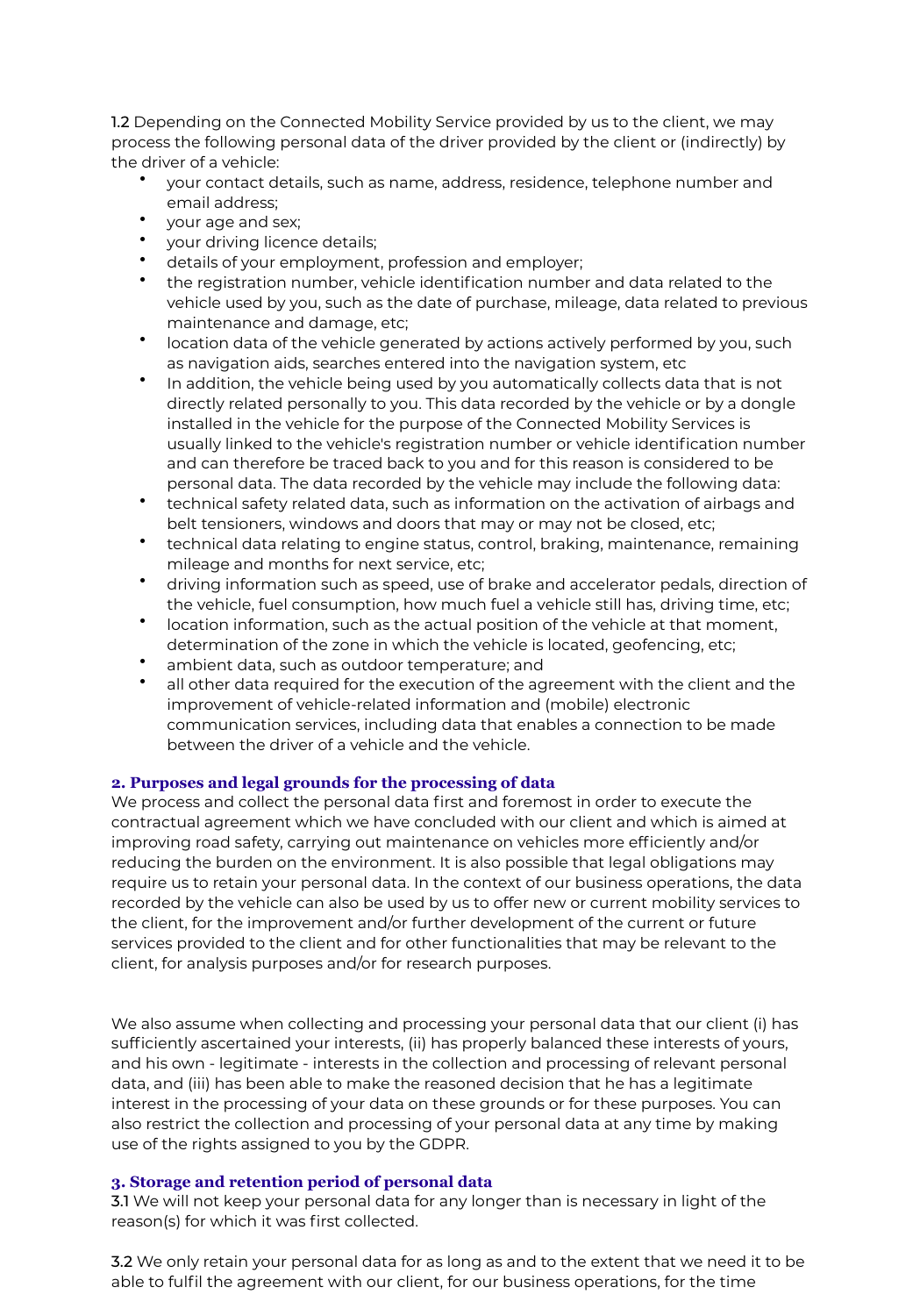required to fulfil our legal obligations or for a maximum of the statutory storage periods applicable to us.

## **4. Information, modification, deletion and objection**

4.1 Moove strives to ensure that your personal data is accurate and up to date. We will at all times try to delete or change incorrect and incomplete personal data. Your personal data belongs to you and you therefore have specific rights with regard to how it is processed. You can always contact us about this, but we will have to consult our client, who is considered to be the data controller. We will refer you to the relevant client if required.

- 4.2 Under GDPR, you have the following rights, which Moove will always work to uphold:
	- A. The right to be informed about the collection and use of your personal data. This Privacy Policy should tell you everything you need to know, but you can always contact Us to find out more or to ask any questions using the contact details above.
	- B. The right to access the personal data we hold about you.
	- C. The right to have your personal data rectified if any of your personal data held by us is inaccurate or incomplete.
	- D. The right to be forgotten, i.e. the right to ask us to delete or otherwise dispose of any of your personal data that we hold.
	- E. The right to restrict (i.e. prevent) the processing of your personal data.
	- F. The right to object to us using your personal data for a particular purpose or purposes.
	- G. The right to withdraw consent, if applicable. This means that, if Moove is relying on your consent as the legal basis for using your personal data, you are free to withdraw that consent at any time.
	- H. The right to data portability. This means that, Moove may transfer of your personal data to yourself or to another organisation at your request.
	- I. For more information about Moove use of your personal data or exercising your rights as outlined above, please contact the Privacy Officer using the contact details provided above.

4.3 If a vehicle connected to the internet by us has more than one driver, you as the data subject can only inspect your own personal data (and only if this is technically possible). If you make a request for inspection, you must therefore state the period or periods during which you were the actual driver of the vehicle in question and provide supporting evidence of this.

4.4 Modifying or deleting personal data may not always be possible (technically or otherwise). In such cases, we will provide you with a reasoned explanation as to why the change or deletion you want is not possible. If possible and desirable, we will then keep a separate note of the corrections you require.

### **5. Protection of your data**

Moove makes every effort to adopt and implement such technical and organisational measures as may reasonably be expected to protect your personal data against accidental or unlawful destruction, accidental loss, unintentional modification, unauthorised disclosure or making available and all other forms of unlawful processing. We do this by taking the measures that may reasonably be expected of us on the basis of the state of technology.

## **6. Provision of data to third parties**

6.1 We will not share any of your personal data with any third parties without valid justification. We may do this if such provision serves the purposes of processing the personal data (as set out in article 2 of this Privacy Policy and only if the client has given the written permission to do so), If we or the parties involved in the proper performance of the agreement are obliged to do so by law or a court order, in order to safeguard our rights or those of the parties involved in the proper performance of the agreement, to protect the personal security of (the employees of) Moove or the parties involved in the